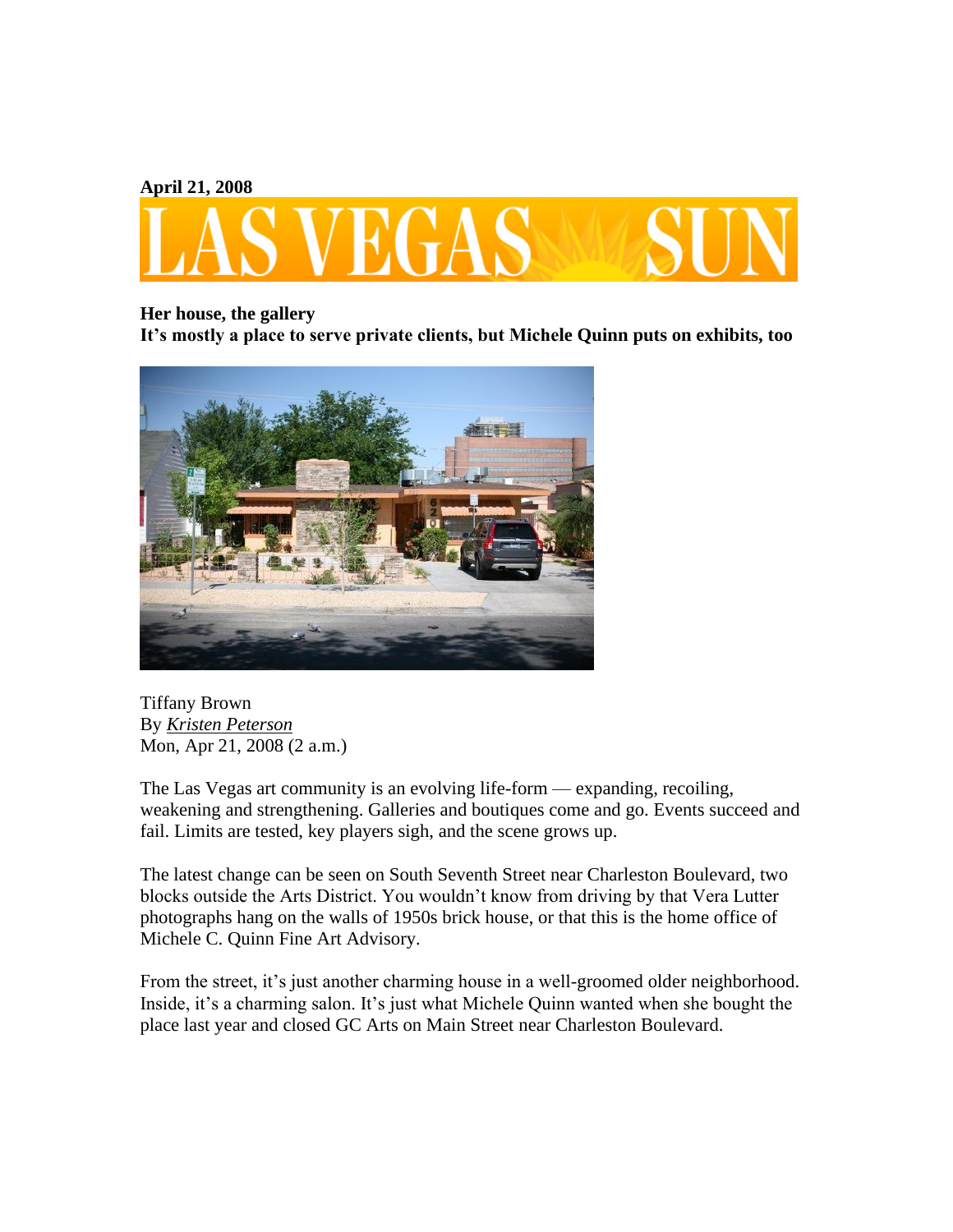## **LAS VEGAS**

"My business has evolved into something different," she says, standing in the main room. "I don't have the showroom pressure. I have private clients, corporate clients. We go to them."

Quinn was director and curator of GC Arts (formerly Godt Cleary Projects), which gave Las Vegas its first public showing of works by James Turrell and John McCracken, hosted an installation and exhibit of works on paper by Las Vegas artist Tim Bavington and displayed prints by Robert Rauschenberg, Ed Ruscha and Ellsworth Kelly. The gallery closed in August and Quinn purchased the Seventh Street house to open an intimate salon-style space for private art consulting that operates as an appointment-only facility.

But Quinn, who also oversees art acquisitions for MGM Mirage's \$8 billion CityCenter and heads the Bellagio Gallery of Fine Art, hasn't foregone exhibitions at her new space. The opening of the Lutter exhibit this month brought the usual crowd of casino executives, artists, collectors and downtown employees, some of whom walked over to attend. Wes Myles, owner of the Arts Factory, and his wife, Debra Heiser, rode their tandem bicycle to the event. Same crowd. Different space. The landscaped yard, wood floors, crown molding and mullioned windows of the new location give a different feel from the white walled, high-ceilinged storefront gallery on industrial Main Street. The back yard offers a neighborhood atmosphere for receptions.

"That block, that area is the nicest in the city," says Myles, who had his first photography studio on Seventh Street before opening the Arts Factory. The only drawback, he says, is

that it's a legal corridor, rather than a creative community. "But it's not a retail business looking for foot traffic. It's for collectors who are looking for a more personal experience."

Quinn says she will continue to have exhibits and openings in the 1,470-square-foot house because that's what she knows.

The Lutter exhibit, on view through May 16, features six gelatin silver prints from "Venice Porfolio II," a collection of ghostly black-and-white images of Venice, Italy, taken by the German-born photographer (who is one of the bigger names in camera obscura). To create the works, Lutter creates a small dark room with an aperture that allows sunlight through a tiny hole and creates the image on photosensitive paper. (Think giant pinhole camera.) The tones are reversed, causing the images to look like photographic negatives.

"This whole sense of time and space in architecture is pretty extraordinary," Quinn says, standing before an image that was loaned to the exhibit by the New York-based Gagosian Gallery. "You feel like it's the end of time looking at it."